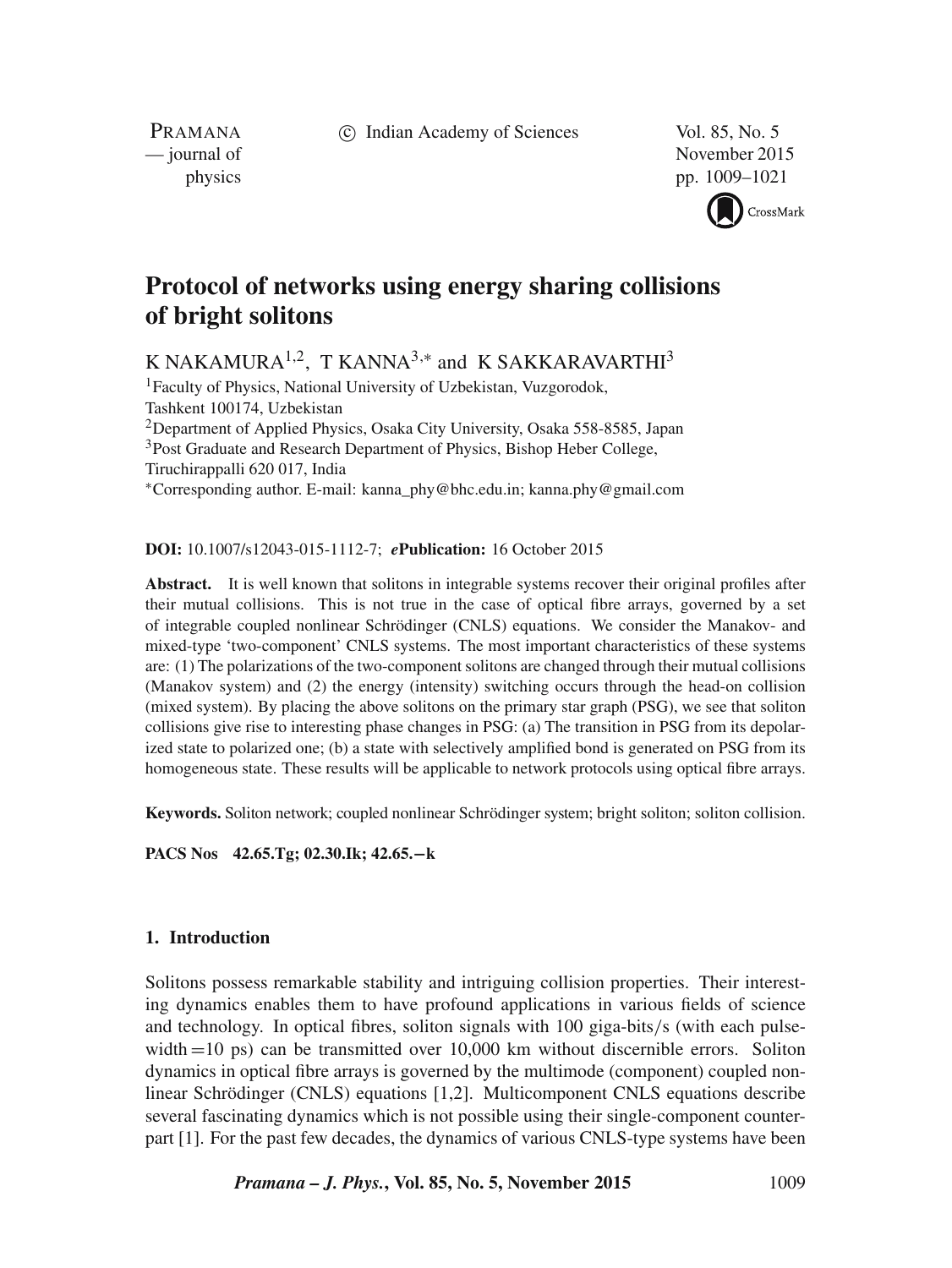explored and the importance of soliton collision dynamics is investigated in the context of optical switches, solitons collision-based computing, construction of optical gates, etc. [3–5].

In two-component CNLS type systems, the state-changing character of solitonic collisions led to the idea of the soliton-net (see Jakubouski *et al* [6] and others [7,8]). However, this idea was concerned with a single optical fibre and not with a spatial network of optical fibres. In fact, the soliton-net proposed by Jakubouski *et al* [6] was constructed in the fictitious two-dimensional plane spanned by the distance along the fibre and the retarded time. Thus, the soliton-net is not a real network developed in the real space.

As for the relationship between solitons and networks, the network provides a nice playground, where one can see interesting soliton propagations and nonlinear dynamics through the network [9–12], namely through an assembly of continuum line segments connected at vertices. Although there exist important analytical studies on the semiinfinite and finite chains [13–16], we find little exact analytical treatment of soliton propagation through networks within a framework of nonlinear Schrödinger equation (NLSE) [17,18]. The subject is difficult due to the presence of vertices where the underlying chain should bifurcate or multifurcate, in general.

Recently, with a suitable boundary condition at each vertex, Sobirov *et al* [19] and Nakamura *et al* [20] developed an exact analytical treatment of soliton propagation through networks within a framework of NLSE. Under an appropriate relationship among values of nonlinearity at individual bonds, they found nonlinear dynamics of solitons with no reflection at the vertex. They also showed that an infinite number of constants of motion are available for NLSE on networks, namely the mapping of Zakharov–Shabat (ZS)'s scheme [21] to networks was achieved.

As long as one stays in a single-component NLSE, no state-changing character of solitonic collisions is expected and therefore multiple soliton dynamics leads to a trivial transport through networks, i.e., splitting (fragmentation) of solitons, exchange of solitonic positions among bonds, etc. If one moves to optical solitons in the integrable two-mode (component) CNLS equations and manage the shape-changing solitons, much more generic phenomena can be expected in networks.

Let us consider the soliton dynamics in the optical fibre arrays, governed by a set of integrable two-component coupled nonlinear Schrödinger (CNLS) equations of Manakov type:

$$
i\frac{\partial\psi^{(j)}}{\partial z} + \frac{\partial^2\psi^{(j)}}{\partial t^2} + 2\mu(|\psi^{(a)}|^2 + \sigma|\psi^{(b)}|^2)\psi^{(j)} = 0, \qquad j = a, b. \tag{1}
$$

Here  $\psi^{(a)}$  and  $\psi^{(b)}$  are the two complex modes of the beam, z and t represent respectively the normalized distance along the fibre and transverse coordinate and  $\mu$  indicates the nonlinearity coefficient. The systems with  $\sigma = 1$  and  $-1$  are called Manakov and mixed ones, respectively. The most important discovery of these systems is the existence of two- and multisoliton solutions in general, where the solitons change their state after the head-on collision. That is, the polarization of two-component soliton changes by their mutual collisions in the Manakov system [3,4] and the amplification of the intensity of soliton occurs through the head-on collision in the mixed system [5]. The important difference between the Manakov and mixed CNLS systems is the nature of nonlinearity which contributes to the dynamics of the resulting solitons. Particularly, the nature of energy switching for a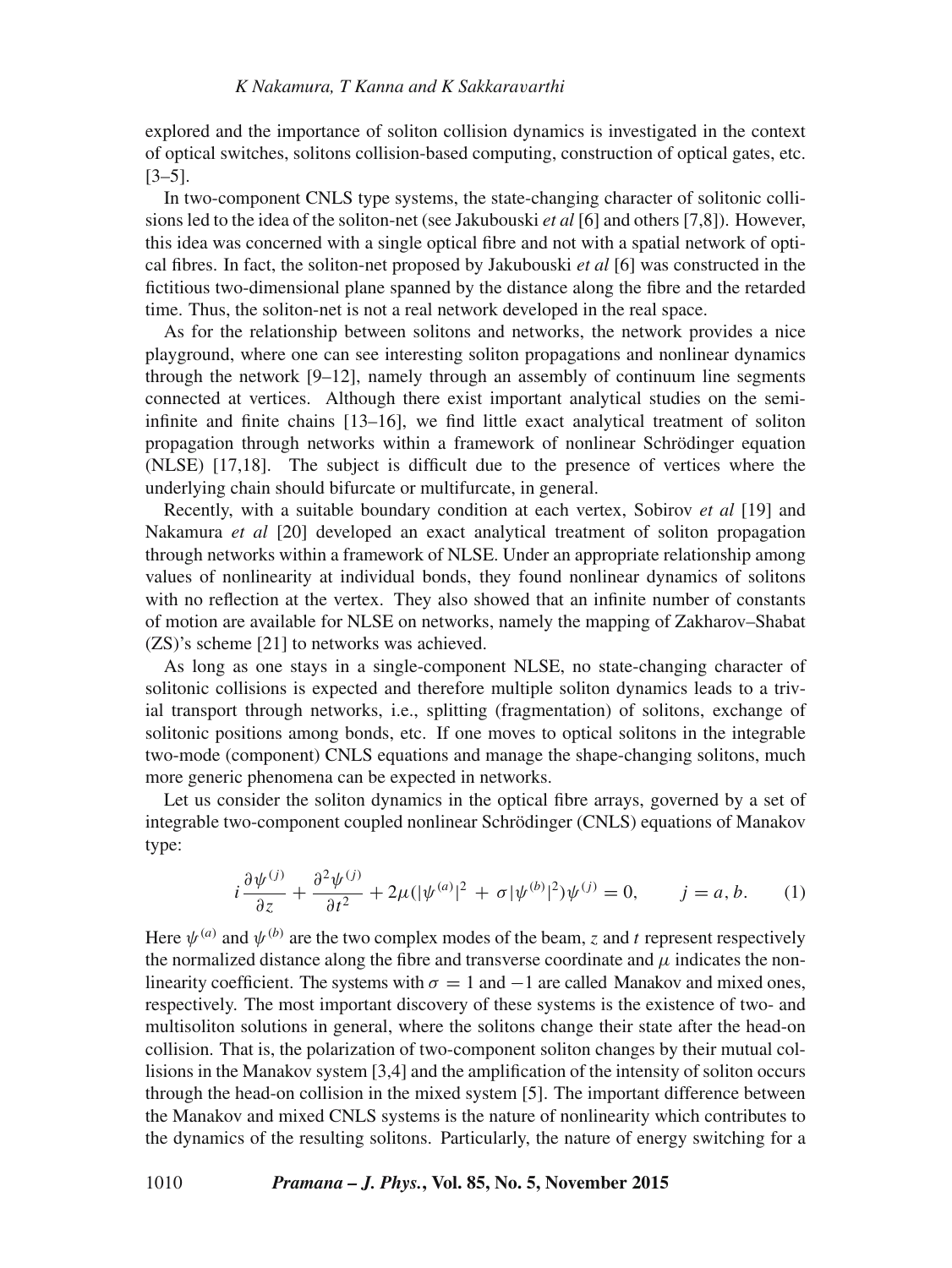given soliton in both components is opposite in the case of Manakov system, whereas, it is of the same kind in mixed CNLS system. In view of the conservation, the total energy among the two components is conserved in the former, while the difference between the two components is conserved in the latter.

In this paper, we consider the dynamics of two solitons of integrable two-component CNLS equations of both Manakov and mixed types, which are placed on the primary star graph (PSG) in figure 1. We shall show how the nature of PSG will change through two-soliton collisions.

The remaining part of this paper is as follows. In §2, using the PSG we shall analyse the energy and momentum conservation rules, showing how they lead to a connection formed at a vertex. We shall address the boundary condition to guarantee the connection formula, finding the sum rule for the strength of nonlinearity at each bonds. We shall reveal the general solution of CNLS equations on PSG expressed in terms of the bond-independent solution of CNLS on one-dimensional chain. In §3, after summarizing the two-soliton solution obtained by Hirota's bilinearization method [22] for both Manakov and mixed CNLS equations, we shall explore the dynamics of solitons in simple networks, i.e., PSG. In §4, the conclusion is given.

### **2. Primary star graph: Conservation rules, connection formula and sum rules**

We consider a primary star graph (PSG) in figure 1 with single vertex at  $O$  and three semi-infinite bonds  $b_1$ ,  $b_2$  and  $b_3$ . The retarded time t (see below) at each bond is defined in the region  $-\infty < t_1 < 0, 0 < t_2 < \infty$  and  $0 < t_3 < \infty$ . Here  $t_1, t_2$  and  $t_3$  may be regarded as pseudospace variables. Let us define each bond described by the following two-component CNLS equations:

$$
i\frac{\partial\psi_k^{(a)}}{\partial z} + \frac{\partial^2\psi_k^{(a)}}{\partial t_k^2} + 2\mu_k(|\psi_k^{(a)}|^2 + \sigma|\psi_k^{(b)}|^2)\psi_k^{(a)} = 0,
$$
 (2a)

$$
i\frac{\partial \psi_k^{(b)}}{\partial z} + \frac{\partial^2 \psi_k^{(b)}}{\partial t_k^2} + 2\mu_k (|\psi_k^{(a)}|^2 + \sigma |\psi_k^{(b)}|^2) \psi_k^{(b)} = 0, \tag{2b}
$$

where  $\psi_k^{(j)}$ ,  $j = a, b, k = 1, 2, 3$ , is the envelope in the *j*th component, *k* represents the bond index,  $\mu_k$  indicates the strength of nonlinearity at bond k and the partial derivatives of  $\psi_k^{(j)}$  are with respect to the normalized distance (z) and retarded time (t<sub>k</sub>). This CNLS system is the extension of the Manakov-type ( $\sigma = 1$ ) and mixed-type ( $\sigma = -1$ ) CNLS



**Figure 1.** Primary star graph (PSG) with three semi-infinite bonds connected by a vertex: symbolic PSG (**a**) and realistic one constructed from optical fibre arrays (**b**).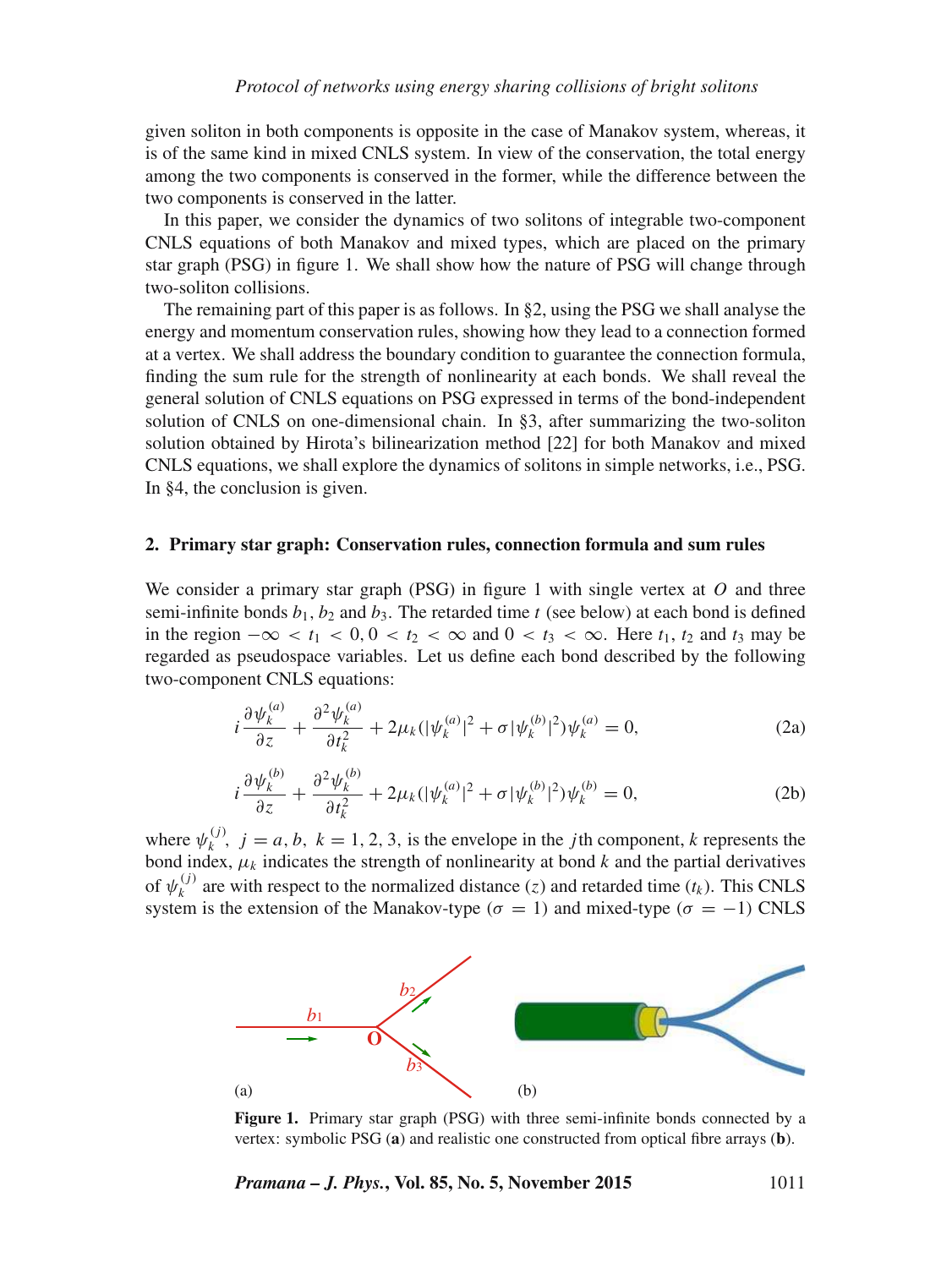systems on the ideal 1D chain to PSG. In the following, first we explore the conditions and connecting formulae which guarantee the integrability of the Manakov system.

#### 2.1 *Conser*v*ation of energy*

In the 2-CNLS system (2) with  $\sigma = 1$ , the total energy along the three bonds is

$$
E = \sum_{k=1}^{3} E_k = \sum_{k=1}^{3} \int_k (|\psi_k^{(a)}|^2 + |\psi_k^{(b)}|^2) dt_k
$$
  
= 
$$
\int_{-\infty}^{0} (|\psi_1^{(a)}|^2 + |\psi_1^{(b)}|^2) dt_1 + \sum_{k=2,3} \int_{0}^{\infty} (|\psi_k^{(a)}|^2 + |\psi_k^{(b)}|^2) dt_k.
$$
 (3)

The requirement for the energy to be conservative is

$$
\frac{dE}{dz} = \int_{-\infty}^{0} \left( \frac{\partial |\psi_1^{(a)}|^2}{\partial z} + \frac{\partial |\psi_1^{(b)}|^2}{\partial z} \right) dt_1 \n+ \sum_{k=2,3} \int_{0}^{\infty} \left( \frac{\partial |\psi_k^{(a)}|^2}{\partial z} + \frac{\partial |\psi_k^{(b)}|^2}{\partial z} \right) dt_k = 0.
$$
\n(4)

We can write the continuity equations from  $(2)$  as

$$
\frac{\partial |\psi_k^{(a)}|^2}{\partial z} = -2 \frac{\partial}{\partial t_k} \text{Im} \left( \psi_k^{(a)*} \frac{\partial \psi_k^{(a)}}{\partial t_k} \right) \equiv -\frac{\partial}{\partial t_k} J_k^{(a)}(z, t_k), \tag{5a}
$$

$$
\frac{\partial |\psi_k^{(b)}|^2}{\partial z} = -2 \frac{\partial}{\partial t_k} \text{Im} \left( \psi_k^{(b)*} \frac{\partial \psi_k^{(b)}}{\partial t_k} \right) \equiv -\frac{\partial}{\partial t_k} J_k^{(b)}(z, t_k), \tag{5b}
$$

where  $k = 1, 2, 3$ , Im represents the imaginary part and  $J_k^{(j)}$  with  $j = a$  and b is the current density for each component. Using eq. (5) in eq. (4) and assuming  $J_1^{(j)}$  $J_1^{(1)}(z,-\infty) =$  $J_2^{(j)}$  $J_2^{(j)}(z,\infty) = J_3^{(j)}$  $S_3^{(1)}(z,\infty) = 0$ , we obtain the condition (rule) for energy conservation

$$
\sum_{j=a,b} \text{Im}\left(\psi_1^{(j)*} \frac{\partial \psi_1^{(j)}}{\partial t_1}\right)\Big|_{t_1=0} = \sum_{j=a,b} \text{Im}\left(\psi_2^{(j)*} \frac{\partial \psi_2^{(j)}}{\partial t_2}\right)\Big|_{t_2=0} + \sum_{j=a,b} \text{Im}\left(\psi_3^{(j)*} \frac{\partial \psi_3^{(j)}}{\partial t_3}\right)\Big|_{t_3=0}.
$$
 (6)

This rule is nothing but the conservation of current density at the vertex:

$$
\sum_{j=a,\,b} J_1^{(j)}(z,0) = \sum_{j=a,\,b} J_2^{(j)}(z,0) + \sum_{j=a,\,b} J_3^{(j)}(z,0). \tag{7}
$$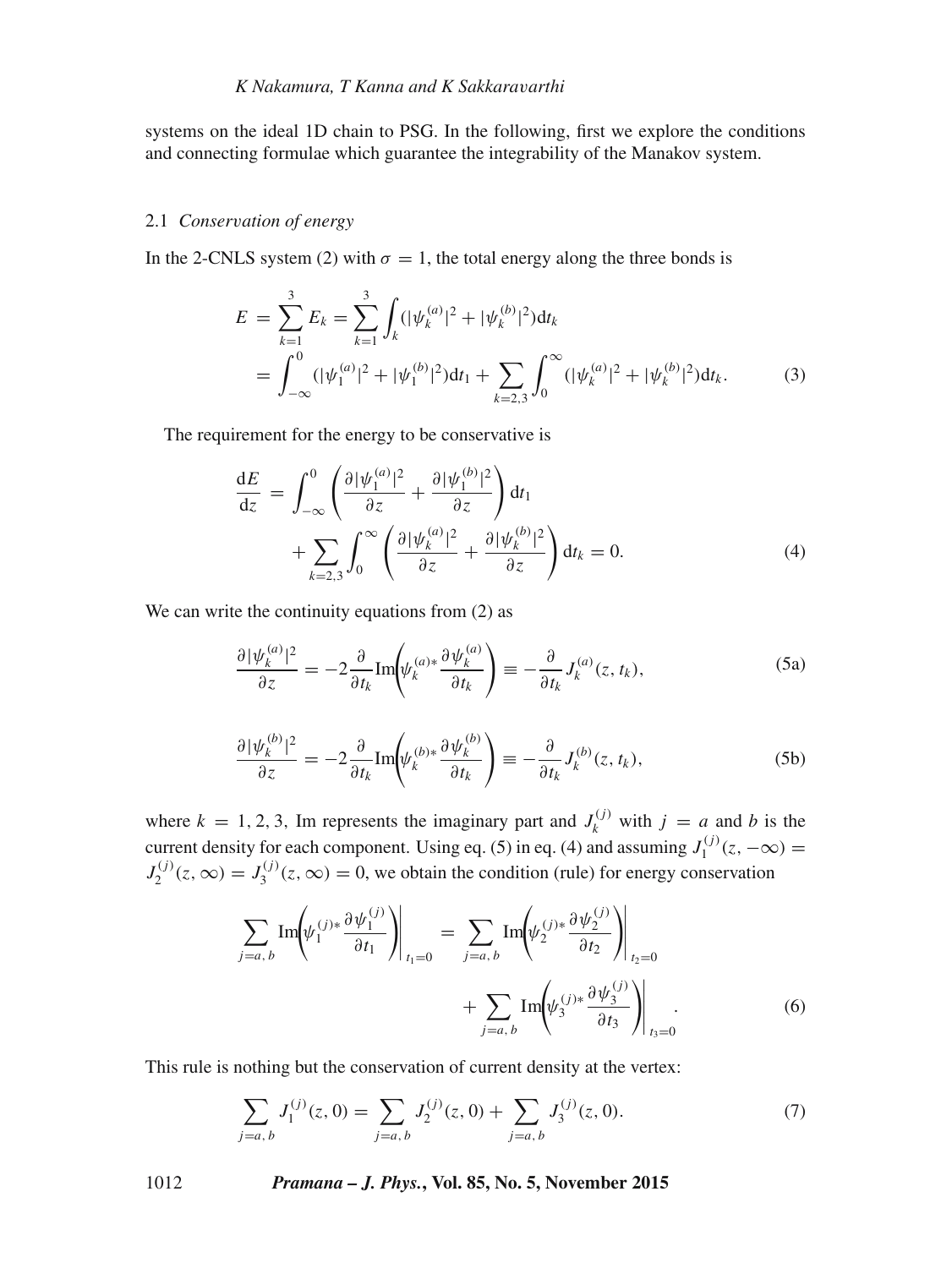# 2.2 *Conser*v*ation of momentum*

Here we examine the momentum conservation of 2-CNLS system (2) with  $\sigma = 1$  in our PSG. The expression for momentum can be written as

$$
P = \sum_{k=1}^{3} \int_{k} i \left[ \psi_k^{(a)*} \frac{\partial \psi_k^{(a)}}{\partial t_k} - \psi_k^{(a)} \frac{\partial \psi_k^{(a)*}}{\partial t_k} + \psi_k^{(b)*} \frac{\partial \psi_k^{(b)}}{\partial t_k} - \psi_k^{(b)} \frac{\partial \psi_k^{(b)*}}{\partial t_k} \right] dt_k,
$$
  
= 
$$
-2 \sum_{k=1}^{3} \int_{k} \text{Im} \left[ \psi_k^{(a)*} \frac{\partial \psi_k^{(a)}}{\partial t_k} + \psi_k^{(b)*} \frac{\partial \psi_k^{(b)}}{\partial t_k} \right] dt_k.
$$
 (8)

Differentiating this equation with respect to  $z$ , we get

$$
\frac{dP}{dz} = -2 \sum_{k=1}^{3} \int_{k} \text{Im} \left[ \frac{\partial \psi_{k}^{(a)*}}{\partial z} \frac{\partial \psi_{k}^{(a)}}{\partial t_{k}} + \psi_{k}^{(a)*} \frac{\partial^{2} \psi_{k}^{(a)}}{\partial z \partial t_{k}} + \frac{\partial \psi_{k}^{(b)*}}{\partial z} \frac{\partial \psi_{k}^{(b)}}{\partial t_{k}} + \psi_{k}^{(b)*} \frac{\partial^{2} \psi_{k}^{(b)}}{\partial z \partial t_{k}} \right] dt_{k}.
$$
\n(9)

We substitute the expressions for  $\partial \psi_k^{(j)} / \partial z$  from eq. (2) in the above equation

$$
\frac{\mathrm{d}P}{\mathrm{d}z} = -2 \sum_{k=1}^{3} \int_{k} \text{Im} \left( \frac{\partial^{3} \psi_{k}^{(a)}}{\partial t_{k}^{3}} \psi_{k}^{(a)*} - \frac{\partial \psi_{k}^{(a)}}{\partial t_{k}} \frac{\partial^{2} \psi_{k}^{(a)*}}{\partial t_{k}^{2}} + \frac{\partial^{3} \psi_{k}^{(b)}}{\partial t_{k}^{3}} \psi_{k}^{(b)*} - \frac{\partial \psi_{k}^{(b)}}{\partial t_{k}} \frac{\partial^{2} \psi_{k}^{(b)*}}{\partial t_{k}^{2}} \right) \mathrm{d}t_{k}
$$

i.e.,

$$
\frac{dP}{dz} = -2i \operatorname{Im} \left( \frac{\partial^2 \psi_1^{(a)}}{\partial t_1^2} \psi_1^{(a)*} + \frac{\partial^2 \psi_1^{(b)}}{\partial t_1^2} \psi_1^{(b)*} \right)_{t_1 = -\infty}^0
$$
  
\n
$$
-2i \operatorname{Im} \sum_{k=2,3} \left( \frac{\partial^2 \psi_k^{(a)}}{\partial t_k^2} \psi_k^{(a)*} + \frac{\partial^2 \psi_k^{(b)}}{\partial t_k^2} \psi_k^{(b)*} \right)_{t_k = 0}^{\infty}
$$
  
\n
$$
= -2i \operatorname{Im} \left( \frac{\partial^2 \psi_1^{(a)}}{\partial t_1^2} \psi_1^{(a)*} + \frac{\partial^2 \psi_1^{(b)}}{\partial t_1^2} \psi_1^{(b)*} \right)_{t_1 = 0}
$$
  
\n
$$
+2i \operatorname{Im} \sum_{k=2,3} \left( \frac{\partial^2 \psi_k^{(a)}}{\partial t_k^2} \psi_k^{(a)*} + \frac{\partial^2 \psi_k^{(b)}}{\partial t_k^2} \psi_k^{(b)*} \right)_{t_k = 0}.
$$
  
\n(10)

Thus the conservation of momentum  $((dP/dz) = 0)$  results in the following condition at the vertex:

$$
\operatorname{Im}\left(\frac{\partial^2 \psi_1^{(a)}}{\partial t_1^2} \psi_1^{(a)*} + \frac{\partial^2 \psi_1^{(b)}}{\partial t_1^2} \psi_1^{(b)*}\right)_{t_1=0} = \operatorname{Im} \sum_{k=2,3} \left(\frac{\partial^2 \psi_k^{(a)}}{\partial t_k^2} \psi_k^{(a)*} + \frac{\partial^2 \psi_k^{(b)}}{\partial t_k^2} \psi_k^{(b)*}\right)_{t_k=0}.
$$
 (11)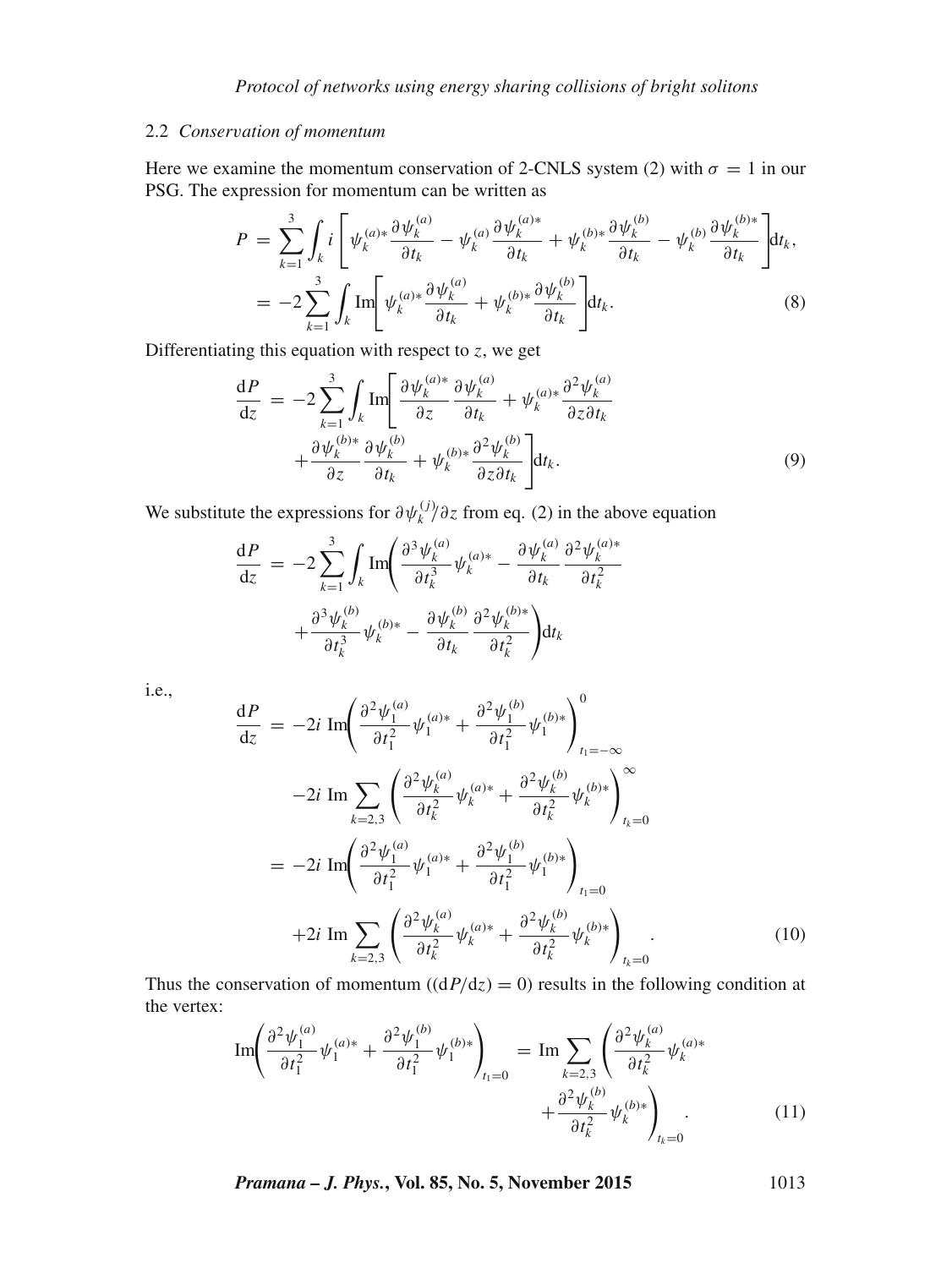#### 2.3 *Sum rule for the strength of nonlinearity*

The bilinear connection formulae in eqs  $(6)$  and  $(11)$  can be satisfied by the following linear relations at vertex O:

$$
\alpha_{1} \begin{pmatrix} \psi_{1}^{(a)} \\ \psi_{1}^{(b)} \end{pmatrix}_{t_{1}=-0} = \alpha_{2} \begin{pmatrix} \psi_{2}^{(a)} \\ \psi_{2}^{(b)} \end{pmatrix}_{t_{2}=-0} = \alpha_{3} \begin{pmatrix} \psi_{3}^{(a)} \\ \psi_{3}^{(b)} \end{pmatrix}_{t_{3}=-0},
$$
  

$$
\frac{1}{\alpha_{1}} \begin{pmatrix} \partial^{n} \psi_{1}^{(a)} / \partial t_{1}^{n} \\ \partial^{n} \psi_{1}^{(b)} / \partial t_{1}^{n} \end{pmatrix}_{t_{1}=-0} = \sum_{k=2,3} \frac{1}{\alpha_{k}} \begin{pmatrix} \partial^{n} \psi_{k}^{(a)} / \partial t_{k}^{n} \\ \partial^{n} \psi_{k}^{(b)} / \partial t_{k}^{n} \end{pmatrix}_{t_{k}=-0}, \quad n = 1, 2,
$$
 (12a)

or

$$
\alpha_{1} \left( \frac{\partial^{n} \psi_{1}^{(a)} / \partial t_{1}^{n}}{\partial^{n} \psi_{1}^{(b)} / \partial t_{1}^{n}} \right)_{t_{1} = -0} = \alpha_{2} \left( \frac{\partial^{n} \psi_{2}^{(a)} / \partial t_{2}^{n}}{\partial^{n} \psi_{2}^{(b)} / \partial t_{2}^{n}} \right)_{t_{2} = +0}
$$
\n
$$
= \alpha_{3} \left( \frac{\partial^{n} \psi_{3}^{(a)} / \partial t_{3}^{n}}{\partial^{n} \psi_{3}^{(b)} / \partial t_{3}^{n}} \right)_{t_{3} = +0}, \quad n = 1, 2,
$$
\n
$$
\frac{1}{\alpha_{1}} \left( \frac{\psi_{1}^{(a)}}{\psi_{1}^{(b)}} \right)_{t_{1} = -0} = \sum_{k=2,3} \frac{1}{\alpha_{k}} \left( \frac{\psi_{k}^{(a)}}{\psi_{k}^{(b)}} \right)_{t_{k} = +0}.
$$
\n(12b)

In eq. (12),  $\alpha_k$  with  $k = 1, 2, 3$ , are arbitrary real parameters, and  $n = 1, 2$ , is the degree of differential. The analogous issue is available in the system described by the mixed-type 2-CNLS equations (2) with  $\sigma = -1$ .

One can obtain various choices of  $\alpha_k$  which satisfy eq. (12a) or eq. (12b). There is the most interesting case in which an infinite number of constants of motion can be found and hence the Manakov and the mixed CNLS systems on PSG become completely integrable.

In this case, following the idea of refs [19,20], we obtain

$$
\alpha_k \begin{pmatrix} \psi_k^{(a)}(t_k, z) \\ \psi_k^{(b)}(t_k, z) \end{pmatrix}_{t_k=0} = \begin{pmatrix} g^{(a)}(0, z) \\ g^{(b)}(0, z) \end{pmatrix},
$$
\n(13a)

$$
\alpha_k \left( \frac{\partial^n \psi_k^{(a)}}{\partial^n \psi_k^{(b)}/\partial t_k^n} \right)_{t_k=0} = \left( \frac{\partial^n g^{(a)}(t,z)/\partial t^n}{\partial^n g^{(b)}(t,z)/\partial t^n} \right)_{t=0}, \qquad n = 1, 2,
$$
 (13b)

together with the constraint on  $\alpha_k$ :

$$
\frac{1}{\alpha_1^2} = \frac{1}{\alpha_2^2} + \frac{1}{\alpha_3^2}.\tag{14}
$$

In the above equations,  $g^{(a,b)}(t, z)$  are the bond-independent universal functions, i.e., the general solution of the integrable Manakov ( $\sigma = 1$ ) and mixed CNLS ( $\sigma = -1$ ) systems with unit nonlinearity ( $\mu = 1$ ) in the ideal one-dimensional chain. To be explicit, the governing equations for bond-independent nonlinearity can be written as

$$
i\frac{\partial g^{(a)}}{\partial z} + \frac{\partial^2 g^{(a)}}{\partial t^2} + 2(|g^{(a)}|^2 + \sigma |g^{(b)}|^2)g^{(a)} = 0,
$$
\n(15a)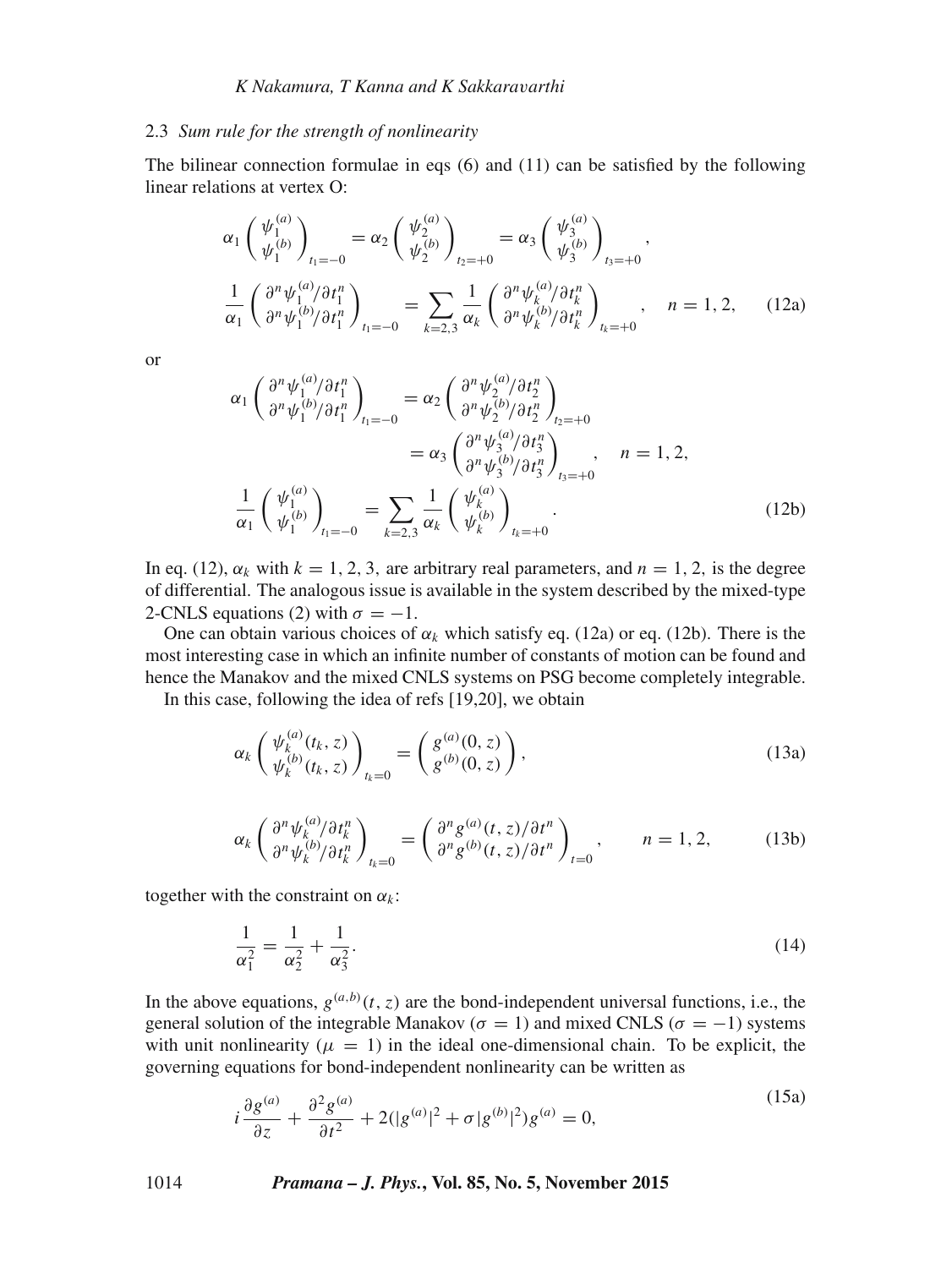*Protocol of networks using energy sharing collisions of bright solitons*

$$
i\frac{\partial g^{(b)}}{\partial z} + \frac{\partial^2 g^{(b)}}{\partial t^2} + 2(|g^{(a)}|^2 + \sigma |g^{(b)}|^2)g^{(b)} = 0.
$$
 (15b)

Hence the solution of the above equations can be used to obtain the solution for the CNLS system with bond-dependent nonlinearity (2) and is written as

$$
\begin{pmatrix} \psi_k^{(a)}(t_k, z) \\ \psi_k^{(b)}(t_k, z) \end{pmatrix} = \frac{1}{\sqrt{\mu_k}} \begin{pmatrix} g^{(a)}(t_k, z) \\ g^{(b)}(t_k, z) \end{pmatrix} . \tag{16}
$$

Equations (13a) and (13b) can be satisfied by choosing  $\alpha_k$  as

$$
\alpha_k = \sqrt{\mu_k}, \quad k = 1, 2, 3. \tag{17}
$$

To satisfy eq. (14),  $\mu_k$  must satisfy the sum rule:

$$
\frac{1}{\mu_1} = \frac{1}{\mu_2} + \frac{1}{\mu_3}.\tag{18}
$$

In closing this section, it should be noted that in eq. (16),  $g^{(a,b)}$  are universal functions defined in the ideal 1D chain with bond-independent nonlinearity ( $\mu = 1$ ) and that  $\psi_1^{(a,b)}$ is defined in the region  $-\infty < t_1 < 0$ , while  $\psi_{2,3}^{(a,b)}$  are defined in the region  $0 < t_{2,3} <$  $+\infty$ . The amplitude of  $\psi_k^{(a,b)}$  shows a jump at the vertex, owing to the rule in eq. (16). However,  $\psi_k^{(a,b)}$ s show no singular behaviour like a reflection there, as  $g^{(a,b)}$  itself has no singularity at  $t = 0$ .

#### **3. Dynamics of solitons in networks**

Soliton solution of the integrable CNLS systems (2) can be obtained by using various analytical methods. Hirota's bilinearization method [22] is one of the prominent analytical tools which found advantage over other methods due to its algebraic nature.

### 3.1 *Bright one- and two-soliton solutions on primary star graph (PSG)*

The exact form of single bright soliton solution of eq. (2) on PSG available from the bond-independent ( $\mu = 1$ ) solution  $g^{(a,b)}$  is given as

$$
\psi_k^{(j)} = \frac{A^{(j)} \kappa_{1R}}{\sqrt{\mu_k}} \operatorname{sech}(\eta_{1R} + R/2) e^{i\eta_{1I}}, \qquad j = a, b; k = 1, 2, 3,
$$
 (19)

where

$$
A^{(j)} = \frac{\beta_1^{(j)}}{(|\beta_1^{(a)}|^2 + \sigma |\beta_1^{(b)}|^2)^{1/2}}, \qquad e^R = \frac{|\beta_1^{(a)}|^2 + \sigma |\beta_1^{(b)}|^2}{(\kappa_1 + \kappa_1^*)^2},
$$
  

$$
\eta_1 = \kappa_1(t_k + i\kappa_1 z) \equiv \eta_{1R} + i\eta_{1I} \text{ and } \kappa_1 \equiv \kappa_{1R} + i\kappa_{1I}.
$$

This one-soliton solution is characterized by three arbitrary complex parameters  $\beta_1^{(a)}$ ,  $\beta_1^{(b)}$ and  $\kappa_1$ . The amplitudes of the soliton at the bond  $k = 1, 2, 3$  in components a and b are

$$
\bar{A}_{1}^{(a)}(k) \equiv \frac{A^{(a)} \kappa_{1R}}{\sqrt{\mu_{k}}},
$$
\n
$$
\bar{A}_{1}^{(b)}(k) \equiv \frac{A^{(b)} \kappa_{1R}}{\sqrt{\mu_{k}}}.
$$
\n(20)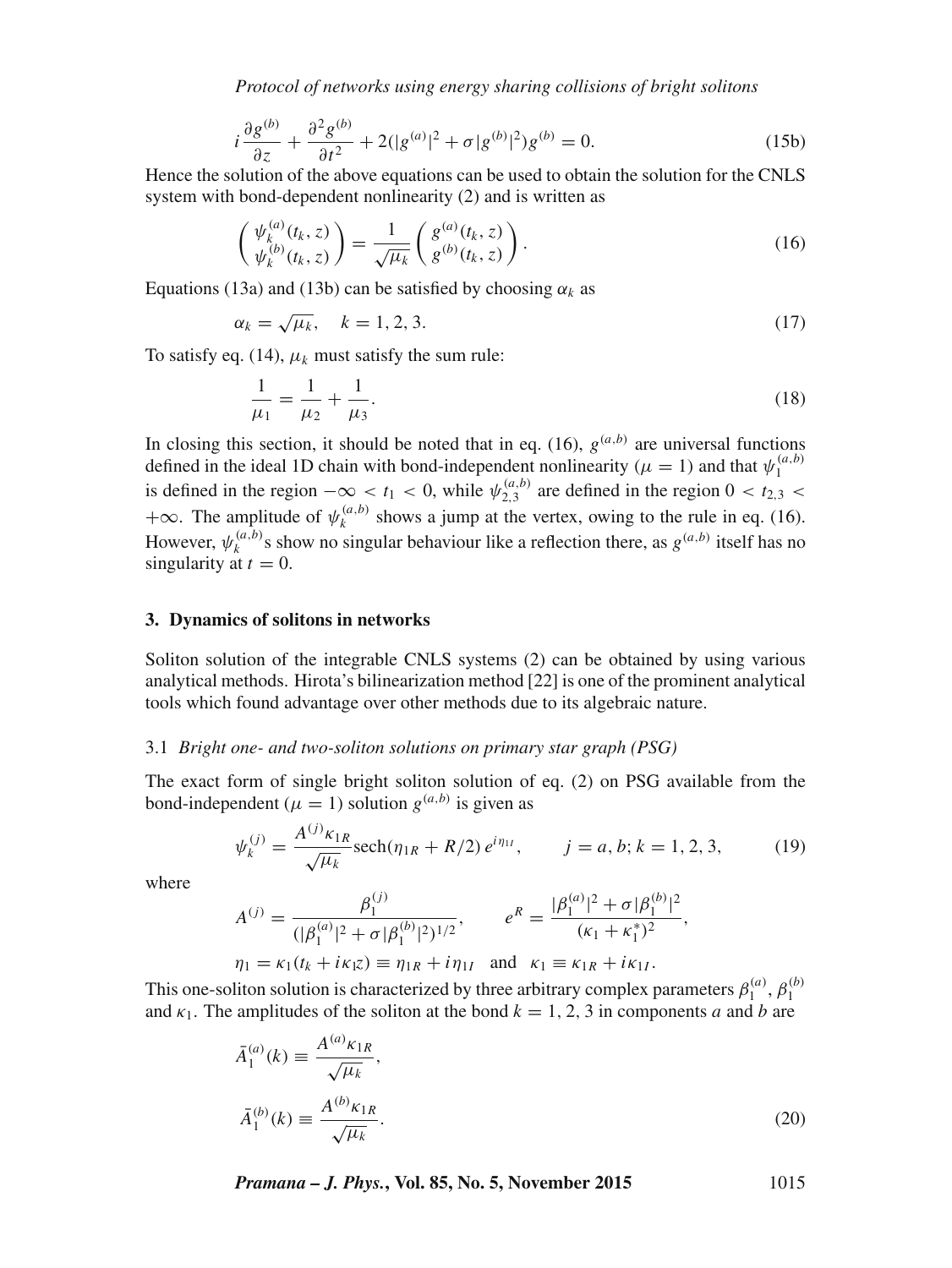# *K Nakamura, T Kanna and K Sakkara*v*arthi*

The soliton velocity in both components is  $2k_{1I}$ . It is important to note that here in the 2-CNLS system (2), the soliton amplitude is independent of its velocity.

Explicit form of bright two-soliton solution [3–5] on PSG is also available from the bond-independent ( $\mu = 1$ ) one and can be written as

$$
\psi_k^{(j)} = \frac{1}{\sqrt{\mu_k}} \frac{Q^{(j)}}{W},
$$
\n
$$
Q^{(j)} = \beta_1^{(j)} e^{\eta_1} + \beta_2^{(j)} e^{\eta_2} + e^{\eta_1 + \eta_1^* + \eta_2 + \delta_{1j}} + e^{\eta_1 + \eta_2 + \eta_2^* + \delta_{2j}},
$$
\n
$$
W = 1 + e^{\eta_1 + \eta_1^* + R_1} + e^{\eta_1 + \eta_2^* + \delta_0} + e^{\eta_1^* + \eta_2 + \delta_0^*}
$$
\n
$$
+ e^{\eta_2 + \eta_2^* + R_2} + e^{\eta_1 + \eta_1^* + \eta_2 + \eta_2^* + R_3}, \quad j = a, b; k = 1, 2, 3,
$$
\n(21)

where, by using individual soliton indices  $(l, m = 1, 2)$  of the two-soliton solution, we have defined

$$
\eta_l = \kappa_l(t_k + i\kappa_l z), \quad e^{\delta_0} = \frac{\kappa_{12}}{\kappa_1 + \kappa_2^*},
$$
\n
$$
e^{R_1} = \frac{\kappa_{11}}{\kappa_1 + \kappa_1^*}, \quad e^{R_2} = \frac{\kappa_{22}}{\kappa_2 + \kappa_2^*},
$$
\n
$$
e^{\delta_{1j}} = \frac{(\kappa_1 - \kappa_2)(\beta_1^{(j)}\kappa_{21} - \beta_2^{(j)}\kappa_{11})}{(\kappa_1 + \kappa_1^*)(\kappa_1^* + \kappa_2)},
$$
\n
$$
e^{\delta_{2j}} = \frac{(\kappa_2 - \kappa_1)(\beta_2^{(j)}\kappa_{12} - \beta_1^{(j)}\kappa_{22})}{(\kappa_2 + \kappa_2^*)(\kappa_1 + \kappa_2^*)},
$$
\n
$$
e^{R_3} = \frac{|\kappa_1 - \kappa_2|^2(\kappa_{11}\kappa_{22} - \kappa_{12}\kappa_{21})}{(\kappa_1 + \kappa_1^*)(\kappa_2 + \kappa_2^*)|\kappa_1 + \kappa_2^*|^2},
$$
\n
$$
\kappa_{lm} = \frac{\beta_l^{(a)}\beta_m^{(a)*} + \sigma\beta_l^{(b)}\beta_m^{(b)*}}{(\kappa_l + \kappa_m^*)}.
$$
\n(22)

The dynamics of the soliton collision can be explored clearly by carrying out asymptotic analysis. In general, the velocity of solitons is considered to be arbitrary and opposite to admit head-on collision. By using eq. (20), the amplitude of solitons at the bond  $k+$ after collision can be related to that at the bond  $k'$  – before collision as

$$
\bar{A}_{l+}^{(j)}(k+) = \sqrt{\frac{\mu_{k'-}}{\mu_{k+}}} T_l^{(j)} \bar{A}_{l-}^{(j)}(k'-), \quad l = 1, 2; \quad j = a, b; \nk'-, k+ = 1, 2, 3,
$$
\n(23)

where  $\bar{A}_{l-}^{(j)}(k'-)$  and  $\bar{A}_{l+}^{(j)}(k+)$  represent the amplitude of the *l*th soliton in the *j*th component at the bond  $k'$  – and  $k$  + before and after interaction, respectively.  $\sqrt{(\mu_{k'} - / \mu_{k+})} T_l^{(j)}$ stands for the transition amplitude, where  $T_l^{(j)}$  are the bond-independent ( $\mu = 1$ ) transition amplitudes defined as

$$
T_1^{(j)} = \left(\frac{(\kappa_1 - \kappa_2)(\kappa_2 + \kappa_1^*)}{(\kappa_1^* - \kappa_2^*)(\kappa_1 + \kappa_2^*)}\right)^{1/2} \left(\frac{1 - \Lambda_2}{\sqrt{1 - \Lambda_1 \Lambda_2}}\right),
$$
  
\n
$$
T_2^{(j)} = -\left(\frac{(\kappa_2 + \kappa_1^*)(\kappa_1^* - \kappa_2^*)}{(\kappa_1 - \kappa_2)(\kappa_1 + \kappa_2^*)}\right)^{1/2} \left(\frac{\sqrt{1 - \Lambda_1 \Lambda_2}}{1 - \Lambda_1}\right), \qquad j = a, b. \quad (24)
$$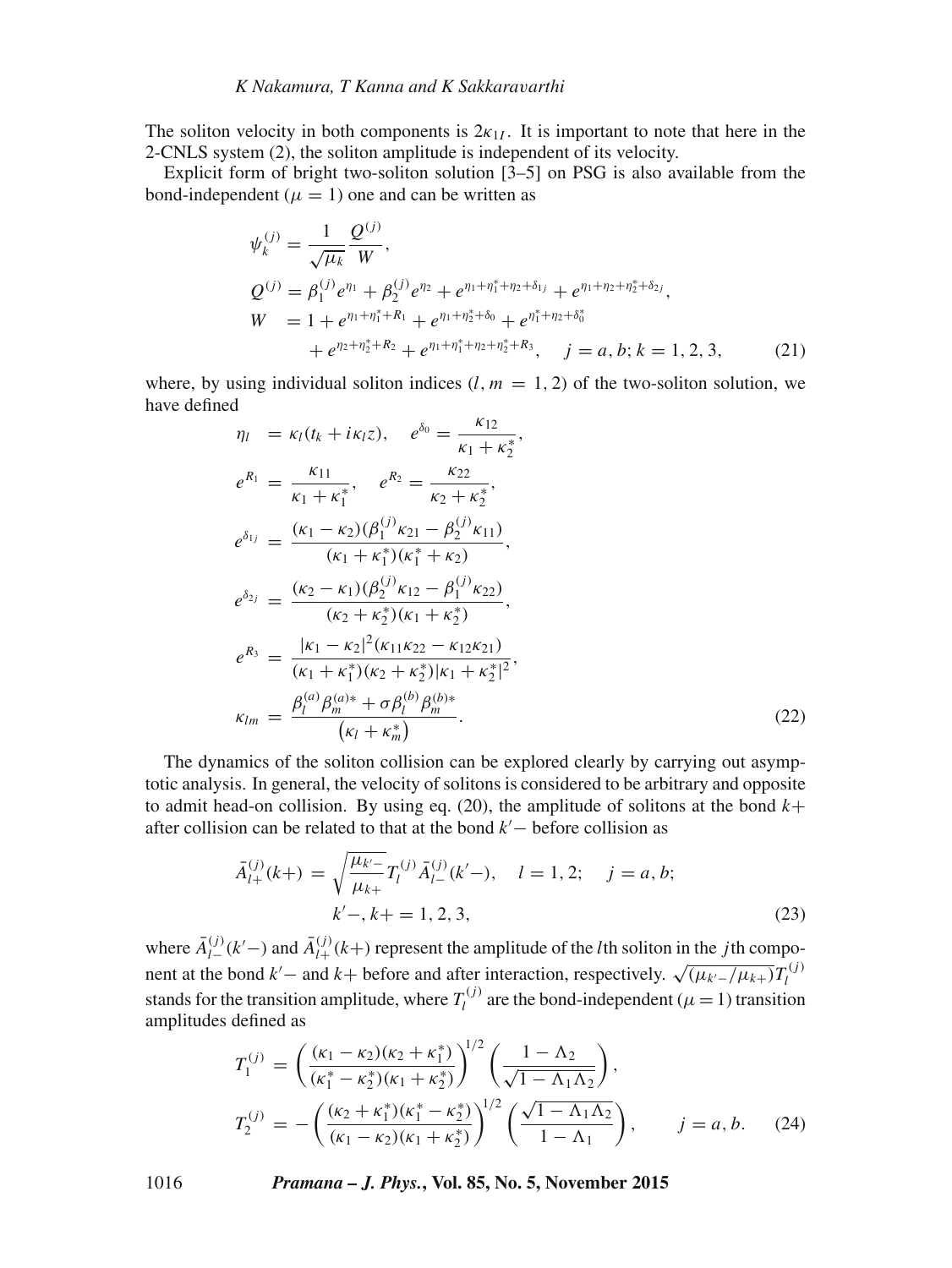

**Figure 2.** Type-I inelastic collision of bright solitons in Manakov system  $(\sigma = 1)$  for  $k_1 = 1 - i$ ,  $k_2 = 1.5 + i$ ,  $\beta_1^{(a)} = 0.8 - 2i$ ,  $\beta_2^{(a)} = 1$ ,  $\beta_1^{(b)} = 1 - i$  and  $\beta_2^{(b)} = 1 + i$ .

Here

$$
\Lambda_1 = \frac{\kappa_{21}}{\kappa_{11}} \frac{\beta_1^{(j)}}{\beta_2^{(j)}}, \quad \Lambda_2 = \frac{\kappa_{12}}{\kappa_{22}} \frac{\beta_2^{(j)}}{\beta_1^{(j)}},
$$

$$
\kappa_{lm} = \frac{\beta_l^{(a)} \beta_m^{(a)*} + \sigma \beta_l^{(b)} \beta_m^{(b)*}}{(\kappa_l + \kappa_m^*)}, \quad l, m = 1, 2.
$$

It is evident from the above equations that the solitons undergo inelastic collision in general. Only for special choice of parameters  $(\beta_1^{(a)} / \beta_2^{(a)} = \beta_1^{(b)} / \beta_2^{(b)})$  the solitons exhibit elastic collision without any change in their amplitudes, namely  $|T_l^{(j)}|^2 = 1$  for all j and l, but suffer a phase-shift.

Before studying the state change in networks through soliton collisions, we shall come back to the case of the ideal 1D chain and demonstrate the inelastic (energy sharing) collision of two bright solitons in figures 2 and 3 corresponding in Manakov- and mixed CNLS-type systems, respectively.

The figures clearly depict the nature of energy switching of solitons. In the Manakov system, the amplitude of soliton  $S_1$  increases after collision with soliton  $S_2$  in the  $\psi^{(a)}$ component, while the reverse scenario takes place in the  $\psi^{(b)}$  component. That is, polarization of individual soliton changes through the head-on collision, where the polarization



**Figure 3.** Type-II inelastic collision of bright solitons in mixed CNLS system ( $\sigma$  =  $(1-1)$  for  $k_1 = 1.5 - i$ ,  $k_2 = 1.1 + i$ ,  $\beta_1^{(a)} = 2.5$ ,  $\beta_2^{(a)} = 1.3$ ,  $\beta_1^{(b)} = 0.5$  and  $\beta_2^{(b)} = 0.7$ .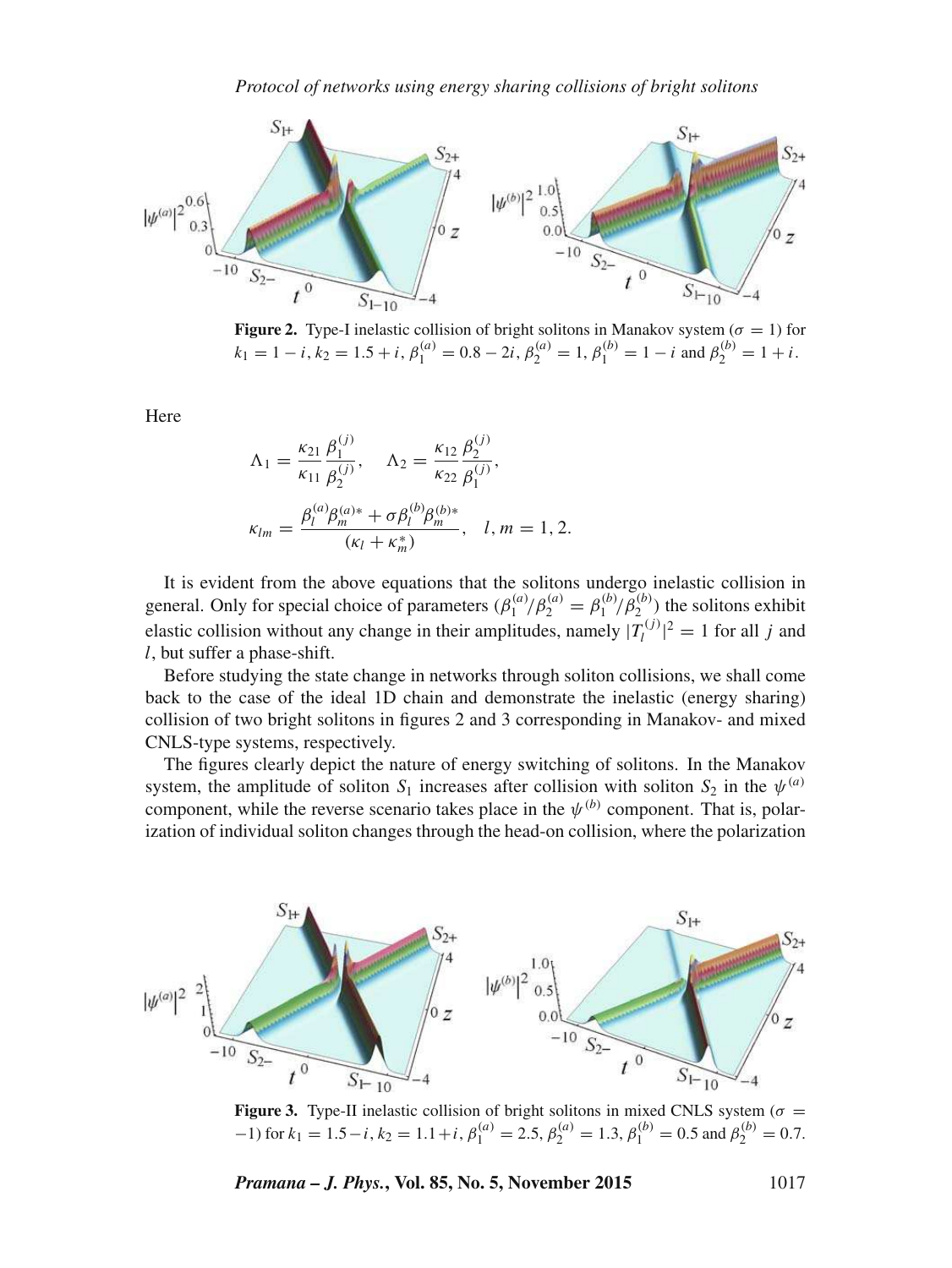

**Figure 4.** Inelastic collision of bright solitons in Manakov network – Case I.

quantifies the relative intensity. On the other hand, in the mixed CNLS system, the amplitude of soliton  $S_1$  ( $S_2$ ) decreases (increases) in both components after collision with  $S_2$  $(S_1)$ , a remarkable property arising due to the negative nonlinearity coefficient ( $\sigma = -1$ ). Now we shall demonstrate how this soliton collision processes can be advantageously used in PSG.

#### 3.2 *State change in networks through soliton collisions*

We shall now place a two-soliton solution on PSG in various ways and see how this solution will evolve after the collision. Figures 4, 5 and 6 show the initial (left) and final (right) configurations of the two-soliton solution in the Manakov-type system on PSG.

Both solitons are located initially on the bond  $b_1$  and on the bonds  $b_2$ ,  $b_3$ , respectively, in figures 4 and 6. In figure 5, initially one soliton is located on bond  $b_1$  and the other one on bonds  $b_2$ ,  $b_3$ . Also each of the two solitons is assumed to be almost depolarized initially. We find: (1) despite the variety of initial configurations, the final configuration is identical, which reminds us of an attractor in dissipative systems and (2) despite the depolarized nature of the initial configuration, the final configuration shows a clear polarization on each bond. That is, we see the phase change of PSG from depolarized to polarized phase thanks to soliton collisions along PSG.



**Figure 5.** Inelastic collision of bright solitons in Manakov network – Case II.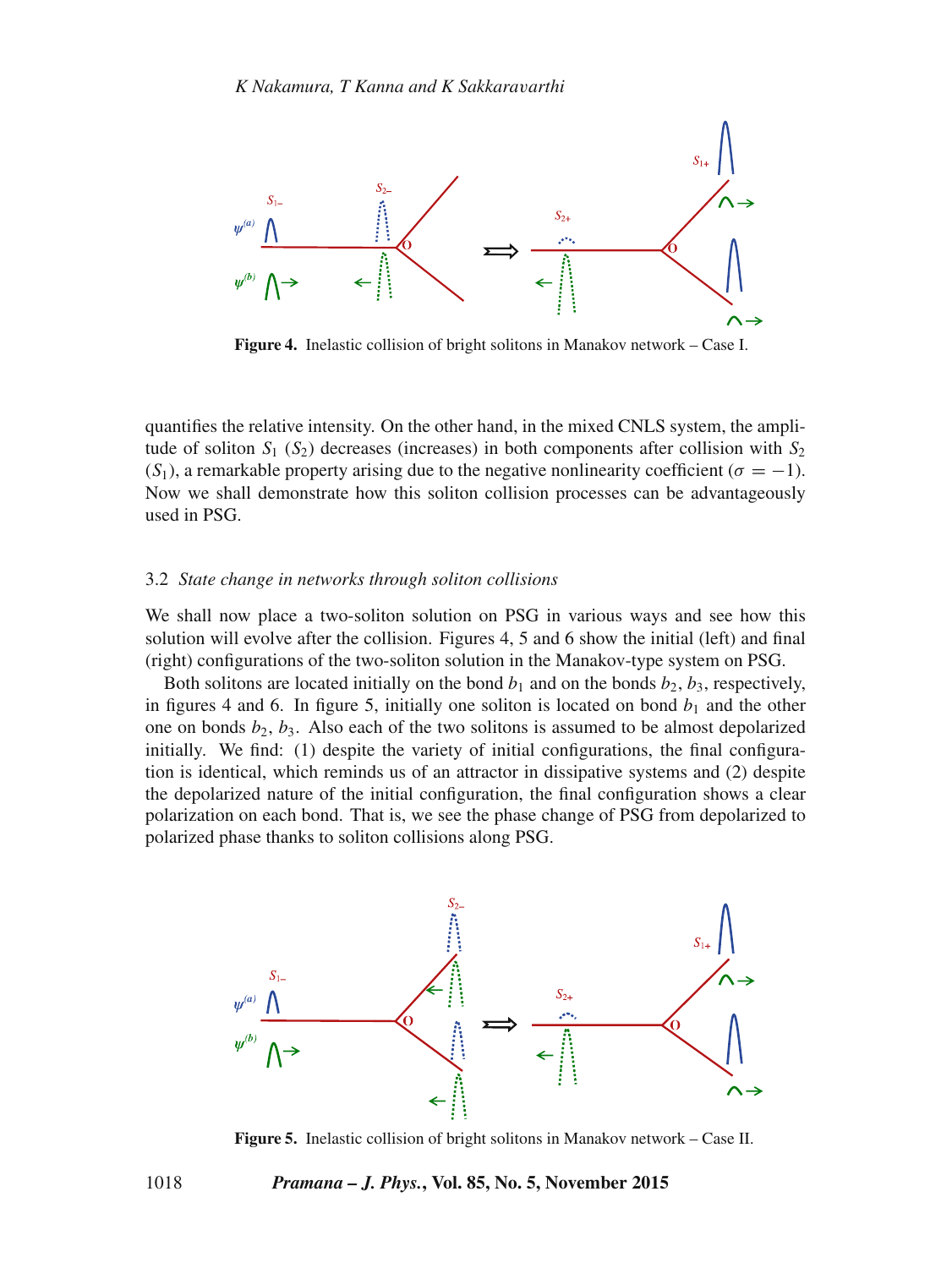

**Figure 6.** Inelastic collision of bright solitons in Manakov network – Case III.

Figures 7, 8 and 9 show the initial (left) and final (right) configurations of the twosoliton solution in the mixed-type system on PSG. Both the solitons are located initially on the bond  $b_1$  and on the bonds  $b_2$  and  $b_3$ , respectively, in figures 7 and 9. In figure 8, initially one soliton is located on bond  $b_1$  and the other one on the bonds  $b_2$ ,  $b_3$ . Also each soliton, which is almost depolarized, has identical intensity initially. We find: (1) A state with a selectively amplified bond is generated in PSG from its homogeneous state. In fact, after collision among solitons, there appears a big soliton with enhanced intensity on the bond  $b_1$  and tiny ones with decreased intensity on the other bonds, while initially solitons on each bond has equal intensity and democratic. (2) Various kinds of initial democratic states finally lead to the uniquely amplified state where only the bond  $b_1$  is intensified, which again reminds us of an attractor in dissipative systems.

Thus, two-soliton dynamics on PSG composed of optical fibre arrays shows the phase change in PSG, and can play a role of protocol of networks. This phenomenon is caused by the inelastic collision among solitons proper to the integrable Manakov and mixed CNLS equations.

The remaining subject in this section is the quantitative characterization of figures 4–9. Let us concentrate on figure 4. We denote the initial configuration as  $(1, 1, 0, 0, 0, 0)$ corresponding to the presence of solitons 1 and 2 (from left to right) on bond 1, and their absence on bonds 2 and 3. Then the final configuration can be denoted as  $\mathcal{Q}(0, 1, 1, 0, 1, 0)$ . Now we shall assign d to the depolarized soliton and  $p^{(a)}(p^{(b)})$ 



**Figure 7.** Inelastic collision of bright solitons in mixed CNLS-type network – Case I.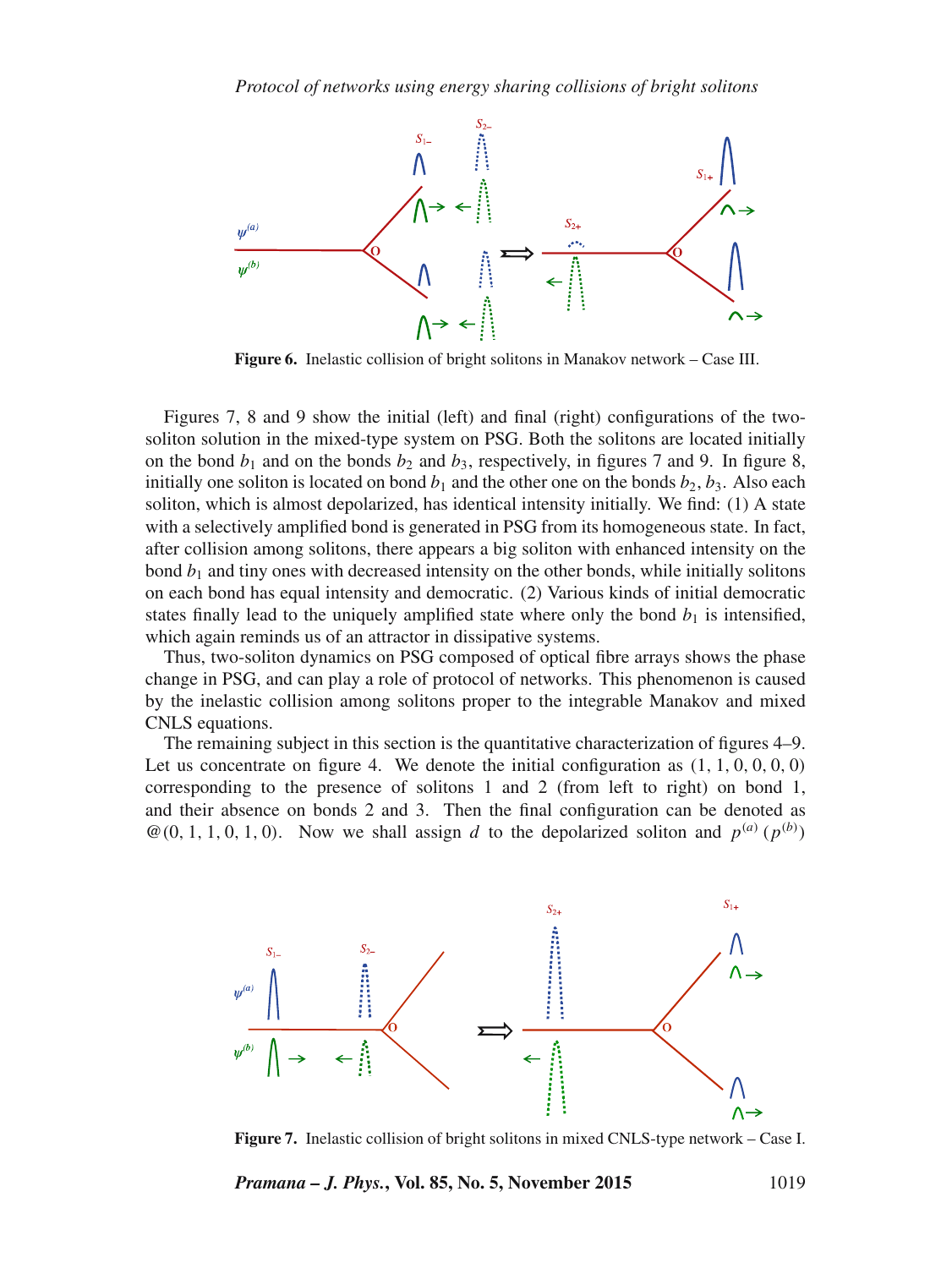

**Figure 8.** Inelastic collision of bright solitons in mixed CNLS-type network – Case II.



**Figure 9.** Inelastic collision of bright solitons in mixed CNLS-type network – Case III.

to the polarized soliton with predominant occupancy of  $\psi^{(a)}(\psi^{(b)})$  component. Then the phase change in figure 4 is more precisely characterized by:  $(d, d, 0, 0, 0, 0) \rightarrow$  $(0, p^{(b)}, p^{(a)}, 0, p^{(a)}, 0)$ . The final phase is identical in figures 4–6, as mentioned already. The transition amplitudes for solitons 1 and 2 are given by  $\sqrt{(\mu_1/\mu_{2,3})}T_1^{(j)}$ and  $\sqrt{(\mu_1/\mu_1)}T_2^{(j)} \equiv T_2^{(j)}$ , respectively in figure 4. Here we recognize that the tra  $2^{(1)}$ , respectively in figure 4. Here we recognize that the transition probability of soliton 1 from bond 1 to bonds 2 and 3 satisfies the unitarity:  $\sqrt{(\mu_1/\mu_2)}T_1^{(j)}|^2 + |\sqrt{(\mu_1/\mu_3)}T_1^{(j)}|^2 = |T_1^{(j)}|$  $\int_1^{(1)}$  (<sup>2</sup> thanks to the sum rule at the vertex of PSG in eq. (18).

On the other hand, let us move to figures  $7-9$ , where we shall assign 's', 'm' and 'l' to small, middle and large solitons, respectively. Then the phase change in figure 7 is characterized by  $(m, m, 0, 0, 0, 0) \rightarrow (0, l, s, 0, s, 0)$ . The final phase is again identical in figures 7–9. A systematic quantitative characterization of figures 4–9 is lengthy and will be carried out elsewhere [23].

#### **4. Conclusion**

Solitons in the integrable Manakov and mixed coupled NLS equations play vital roles in the network. By placing the above solitons on the network like a primary star graph (PSG),